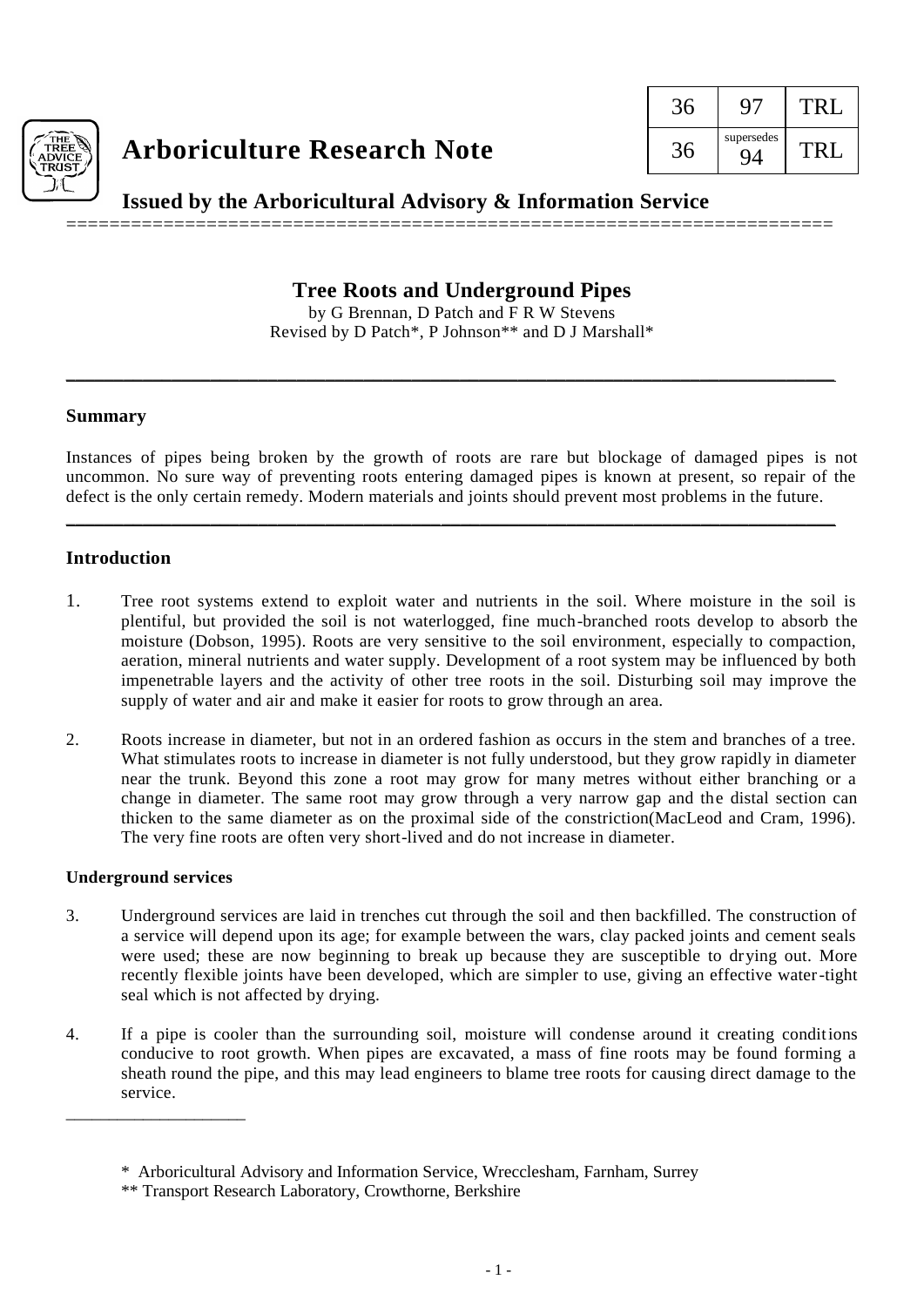#### **Damage to services**

- 5. Displacement of underground services has been reported and could be the result of diameter growth of roots or slight movement of the roots in reaction to sway of the trunk and branches. Such damage, however, appears to be rare and probably only occurs when services have been laid across existing tree roots. Continuous, non-jointed pipes should be relatively unaffected by such displacements caused by root growth. Where jointed pipes are used, typically clay or concrete, modern jointing details provide a flexible, resilient seal that can accommodate some movement without damage or leaking occurring. Exceptionally, in the unlikely event of large movements occurring, damage to the pipe itself could ensue or possible backfall and silting problems could develop in gravity sewers. Where a root develops alongside or above a service, increase in the root's diameter should not exert sufficient pressure against the pipe and surrounding soil to cause damage (MacLeod and Cram, 1996). **Roots do not break pipes or force their way into pipes** to gain access to water and nutrients.
- 6. Apart from the problems associated with clay or mortar packing, why do pipes and their joints fail? On highly shrinkable clay soils tree roots may contribute to soil drying (Biddle, 1992), and where as a result a clay shrinks pipes may then move. But more important are the design and quality of the pipe materials, the standards of workmanship and supervision during construction of the pipeline. In addition, later excavations adjacent to the line of the service can result in slumping of soil and distortion of the pipe. All of these could cause cracks in pipes or weakening of joints.
- 7. If moisture escapes from a water-carrying underground pipe, a moisture gradient will develop in the soil. Tree roots in the vicinity of the pipe may flourish in the moist soil and penetrate the pipe at the seepage point. Roots will then proliferate within the pipe; eventually they may create a blockage. This is probably the most dramatic and troublesome form of tree root damage to a pipe - particularly if the pipe is carrying foul water. However, roots are most unlikely to grow into a pipe that is leaking under pressure (e.g. a water main).

#### **Prevention and repair of damage**

- 8. Blocked sewers may be cleared mechanically using rods or cutters. Removal of trees may appear an obvious treatment but is only a short or medium term expedient and is likely to have an adverse effect on the local environment. Roots of other trees, shrubs and even herbaceous plants exploiting the moist conditions around the damaged pipe may enter the pipe and produce further blockage. Similarly, mechanical or chemical root pruning to sever roots growing towards a pipe will not effect a long-term solution because roots will regrow.
- 9. An alternative would be to use a chemical to kill roots in the pipe. Some soil sterilants are used in America as a foam grout, but the products are not approved under the Food and Environment Protection Act 1985 for use in Britain. Inorganic metal salts, the efficacy of which has not been tested in Britain, have also been used in the United States but as some metal salts become absorbed onto organic matter they may have reduced effectiveness in killing roots in sewers. Furthermore, Water Authorities in Britain are loathe to accept sudden or prolonged increases in chemicals in effluent which could adversely affect the sewage treatment process.
- 10. Sealing rings containing a toxin or hormone growth substance have been suggested. However, their effectiveness is questionable because the rings would have to release the chemical in sufficient quantity to affect roots as they develop throughout the life of the pipe. Current construction techniques - both long lengths of unjointed pipes and non shrinking but flexible sealing rings should reduce the incidence of blockage by roots.
- 11. Barriers impenetrable to roots or simply to deflect them may be appropriate. However, specifications must be prepared to reflect the circumstances of each situation (Marshall et al., in press).